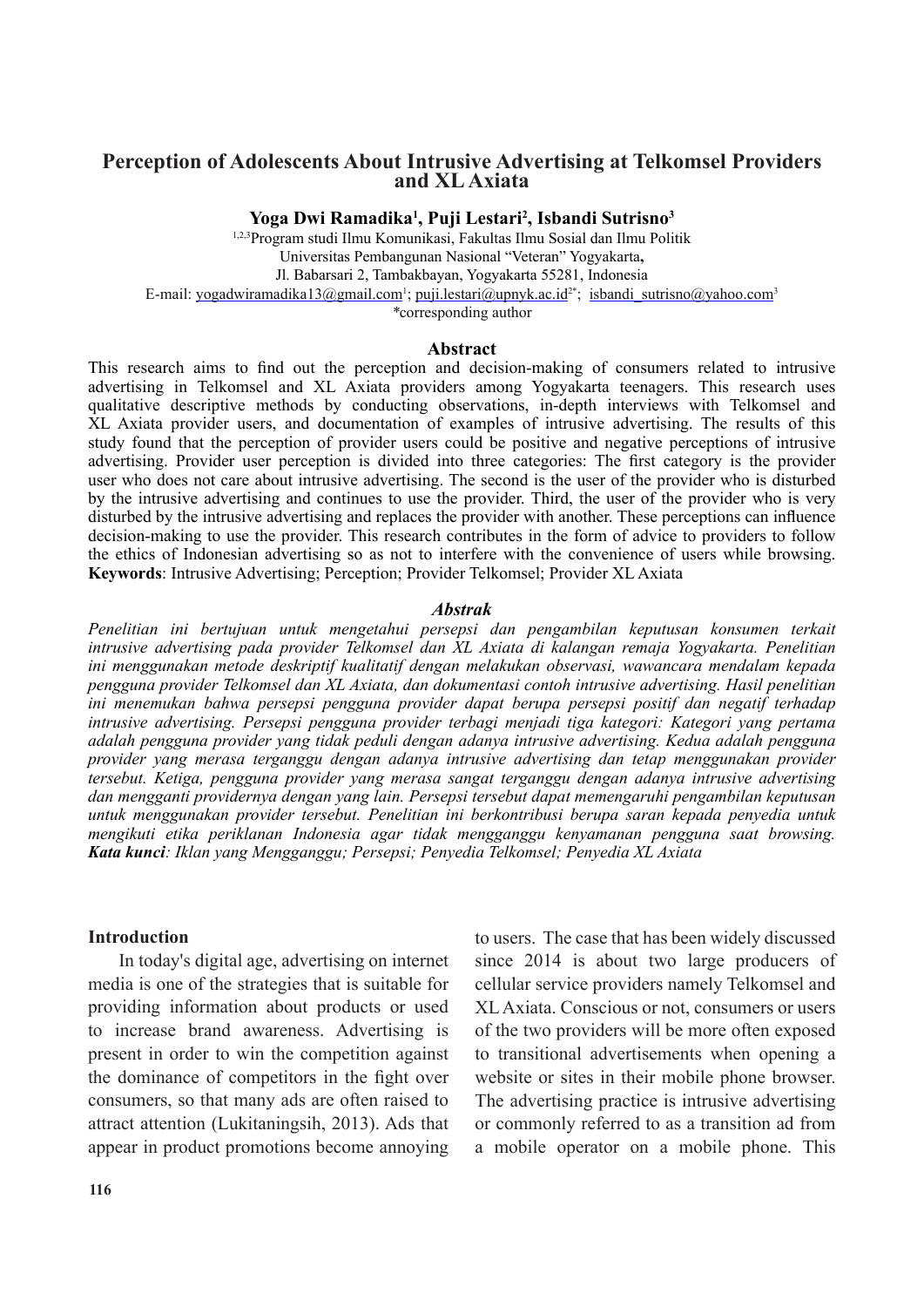advertisement appears when mobile phone users want to open internet links on mobile phone devices (OJS Unud, Agung, 2017).

As consumers, because they are constantly fed by exposure to advertisements when opening a link on the browser in their mobile phone, they will certainly feel uncomfortable. If the inconvenience is received continuously or with the increasing intensity, then slowly the ad will make consumers no longer comfortable and make a bad impression on the product even, can destroy trust in the product. This is following research by Faziza and AB (2017) which states that most of the respondents' level of adverts in applications on smartphones leads to negativity and tends to dislike the exposure of existing advertisements when the responsiveness operates the smartphone. For this reason, regulations are needed to regulate ethics in advertising so consumers are not disturbed by the advertisements presented.

Even quoted from beritasatu.com page, at least six Digital Advertising Development Associations have asked Telkomsel and XL to stop the practice of intrusive advertising that inserted on the association's website. The six associations are Indonesia E-commerce Association (IDEA), Indonesia Digital Association (IDA), Indonesian Internet Service Providers Association (APJII), Indonesian Domain Name Managers (Pandi), Association of Asia Pacific Advertising Media (AAPAM), and Company Unity Indonesian Advertising (PPPI).

This practice is considered unethical and violates intellectual property rights (HAKI), as well as violating Law No. 11/2008 concerning Information and Electronic Transactions (ITE) and Law No. 8/1999 concerning Consumer Protection. From research related to intrusive advertising, Rufaida (2017) has shown that the display of inappropriate intrusive advertisement advertisements is not in accordance with the laws and regulations and Ethics of Pariwara Indonesia. The right of consumers to reject intrusive advertisements is based on Article

18 paragraph (1) of Law Number 8 of 1999 concerning Consumer Protection. This avoids consumers from being a weak party in a contract and equalizing the position of both parties. The productive age group is the most internet users in Indonesia. According to a survey of the Indonesian Internet Service Providers Association (APJII), almost half of the total internet users in Indonesia are people in the 19- 34 age group (49.52%). While the second largest user is the age group 35-54 (29.55%), the age group 13-18 years (16.68%), and users with age above 54 years (4.24%). (www.katadata.co.id).

In this study the authors using The Intrapersonal Theory. Where intrapersonal communication can be interpreted as communication that occurs within yourself. This is an internal dialogue and can occur even with other people. This context also includes when we imagine, perceive, daydream, and resolve problems in our heads (West and Turner, 2008; 34). The process of processing information on intrapersonal communication includes sensation, perception, memory, and thinking. In this study using one of the information processing processes, namely perception.

Perception is the experience of objects, events, or relationships, which are obtained by deducing information and interpreting messages (Rohim, 2009: 59-60). Perception can also be said as a process of organizing and interpreting sensory impressions to give meaning to the environment (Budiono, 2013). Perception of an object can be different from others because of three perceptual processes, namely attention, interference, and selective recall. Perception can be interpreted as the conclusion of information received by the senses of an object or event. Through the senses, humans can obtain information or knowledge and understand the physical quality of their environment. Perception is a view or assessment of a stimulus after a sensation. Perception is influenced by three factors (Sukendar 2017: 39), there are: (1) Attention Factor, which occurs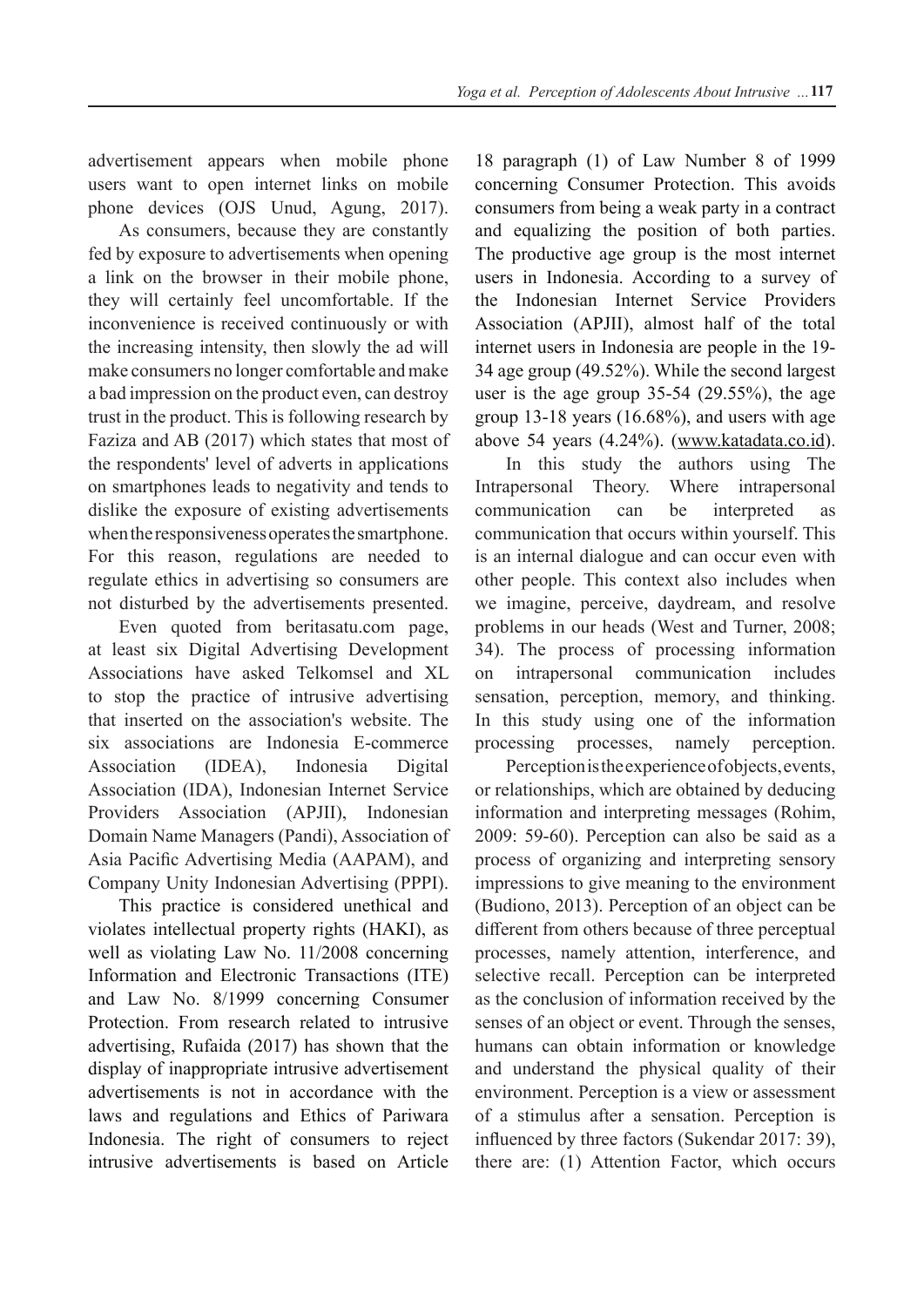if a person concentrates on one sense device. Attention factors are determined by external factors (movement, intensity, and novelty) and internal (biological and sociopsychological). (2) Functional Factors, derived from needs, experiences, past and things that include personal factors. What determines perception is not the type or form of stimulus, but the characteristics of the person who responds to the stimulus. (3) Structural factors that originate solely from the nature of physical stimuli and the neurological effects they cause on the individual's nervous system. Or it can be interpreted as environmental influences on the way individuals interpret stimulants, and stimulant properties.

In this study, the researcher connected this phenomenon with the perception of adolescents as consumers or users of both providers. Perception is the process of how individuals become aware of the many stimuli that affect the individual's senses. Perception influences stimuli (stimulus) or the message of what we absorb and the meaning of what we give to them when they reach consciousness (Rohim 2009: 60). The stimulus referred to is the exposure of intrusive advertising (serobot) that is done by both providers when it opens a link on its mobile phone. This is similar to provider users who initially feel normal when opening a link on their mobile phone, but when there is a transition ad, the perception of the user will change about the provider. This is following Wali's research (2017) which states that the more consumers feel that advertisements that appear on smartphones disturb the comfort (intrusive), the higher the feeling of anger (irritation) that appears on smartphone users. Consumer anger harms the formation of attitudes on Adsense Mobile and advertised products.

Another similar study was conducted by Said and Nor (2010), the results of the study stated that the respondents below 20 years of age have a low interfere perception of advertisement, thus the high percentage of 47.9%. The respondents between 30 to 39 years of age perceived SMS

ad as highly interfering at 40.8%. The age group of 40 to 49 years old was divided almost equally with 39.7% perceived SMS ad as low in its interfering dimension and the other 42.9% perceived it as highly interfering. Surprisingly the perception level of the respondents within the age group of above 50 years old is moderately interfering at 50%. The same study was conducted by Hariningsih and Munarsih (2014) which stated that the perception of goal avoidance had a positive and significant effect on internet advertising avoidance. However, negative perceptions of past experiences and chaos perceptions are not significant for the avoidance of internet advertising.

This is what later became a concern for researchers to carry out this research. This study aims to determine the perceptions and decision-making of consumers regarding intrusive advertising at Telkomsel and XL Axiata providers among teenagers in Yogyakarta.

#### **Consumer Behavior**

Consumer behavior is describing how consumers make purchasing decisions and how they use and regulate the purchase of goods or services (Lamb, et al. 2009: 188). Consumer behavior is an activity carried out by individuals to assess products and services, whether they are suitable or not with the needs they want. According to Lamb, consumer behavior is influenced by four factors, namely: Culture, Social, Personal, and Psychological (2009: 201). In psychological factors, a person's purchasing decision is influenced by four main factors, namely motivation, perception, knowledge, beliefs and attitudes.

This study discusses consumer perceptions of intrusive advertising carried out by Telkomsel providers and XL Axiata, where individuals can perceive things with different points of view according to the characteristics of the individual itself. The presence of intrusive advertising is interpreted as an external stimulus.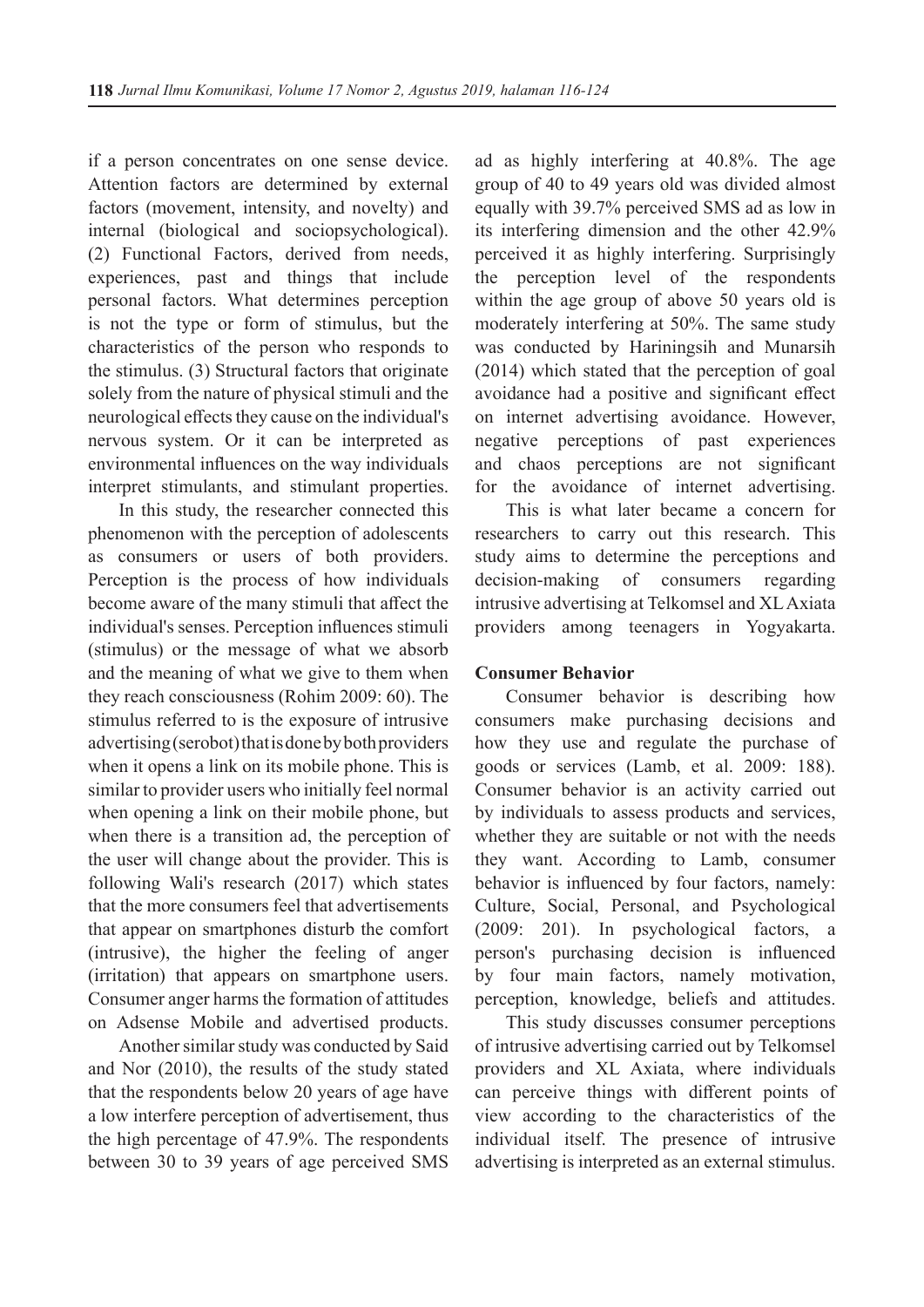How all messages or stimuli are managed so that thoughts or perceptions arise about an event which then influences decision making.

### **Research Methods**

This study uses a qualitative descriptive research method. The object of this research is intrusive advertising meanings received by users of Telkomsel and XL Axiata providers. The subjects of this study were six (6) teenagers, each provider consisting of three (3) people. Data collection techniques were carried out by researchers' observations of providers, in-depth interviews with research subjects about providers, and documentation in the form of pictures or diagrams.

The data analysis technique is done by identifying and evaluating the data from interviews and observations. The data is chosen according to the needs of researchers, then presented in the form of a picture of a diagram of perceptions that produce conclusions. The resulting conclusions are describes comprehensively the perceptions of adolescents about intrusive advertising at Telkomsel and XL Axiata providers.

## **Results of Research and Discussion**

This research was conducted in the period from September to October 2018, there were 3 Telkomsel provider users and 3 XL Axiata users with the age-susceptible adolescents from the age of 19-24 years. This study explains how the perceptions of users (users) related to intrusive advertising on Telkomsel and XL Axiata providers, as well as their influence on decision making. This study uses the theory of intrapersonal communication which is communication that occurs within a person. This includes the time when someone imagines, perceives, daydreaming and solving problems in his head. One of the information processing processes of intrapersonal communication theory includes sensation, perception, memory, and thinking, namely perceptions of intrapersonal

communication theory. Perception can be formed by the presence of stimulants which are then accepted by one's senses differently. The acceptance of different stimulants is then interpreted by individuals based on the factors of attention, experience, and environment they receive. Then the stimulant that is received by individuals will be processed through intrapersonal communication and arises of thought or perception of the stimulant.

Perception was chosen because it was deemed appropriate to help researchers discuss the research "consumer perceptions about intrusive advertising providers Telkomsel and XL Axiata". Perception in this research is used to see the process of provider users in interpreting intrusive advertising at the beginning of opening a web browser, to produce an action in the form of still using the provider or even changing the provider. Therefore, researchers use perceptions to see the decision making by users of these providers.

The researcher divides into three categories based on perceptions arising from the user towards the existence of intrusive advertising. The first category is provider users who don't care about intrusive advertising. Provider users who do not care about intrusive advertising argue that this is not considered a bother because the ad can still be closed. The second category is the user provider who feels annoyed with intusive advertising but still uses the provider. Users feel disturbed because the ads that appear cover all web pages that will be addressed, then users still continue to use the provider because it is more concerned with speed. The third category is provider users who feel very disturbed by the presence of intrusive advertising to replace the provider. Users feel very disturbed because the advertisement is hindering work and making it uncomfortable, which indirectly forces users to enter the ad's webpage.

From the results of the research that has been described the researchers found that perceptions that arise after users see or are exposed to intrusive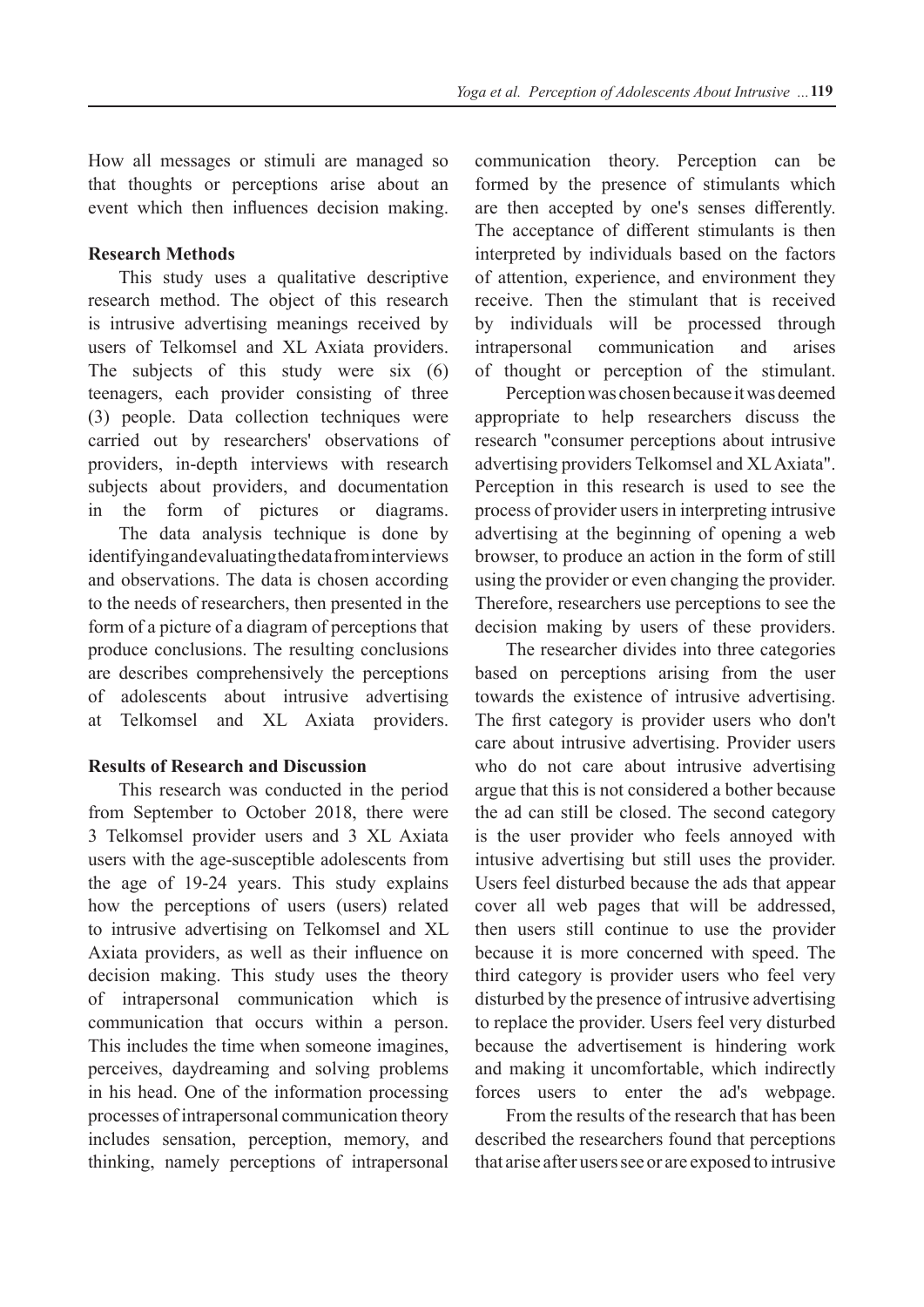advertising are divided into two, namely positive and negative perceptions. Positive perception arises because intrusive advertising can still be closed and indirectly internet users will remember what products are advertised at the intrusive advertising. Negative perceptions arise because of the nature of these advertisements that disrupt and cover all web pages that will be addressed so that it inhibits the user's freedom in getting information. Some provider users have the perception that intrusive advertising when opening a web browser is a bother. Perception of intrusive advertising is considered as something that is disturbing and can influence decision making to choose a provider. Researchers describe the perceptions of provider users influenced by three factors, namely attention factors, functional factors, and structural factors.

The attention factor that determines perception occurs when someone concentrates on one of his sensory devices, and excludes input from other sense devices. The results of the study show that provider users focus on intrusive advertising through the eye which then takes place in a visual process where the process produces judgment and meaning. The assessment produced by each individual can vary.

The attention factor is divided into two, namely external factors that attract attention and interesting internal factors of attention. The results show that the external factors that attract attention are the movement and intensity of stimuli that attract the attention of provider users. Provider users pay attention to prominent stimuli from intrusive advertising, namely in the form of advertisements that suddenly appear and cover all web pages that are intended. The movement of an advertisement image that suddenly appears can highlight the object so that the ad becomes a concern, coupled with the color of the ad that contrasts with the background of the webpage to be accessed.

Internal factors that influence attention are biological factors, in this study there are all mind users of the provider dominated by the desire of users of users to get information or news quickly, so stimuli such as intrusive advertising that appears when opening a web browser becomes a disturbing thing. Intrusive advertising when opening the web on mobilephone was a factor of concern for provider users, because it was considered to attract attention with contrasting size and color. According to respondents, advertisements that suddenly appear and cover all web pages with contrasting colors are considered to interfere with vision and freedom in finding information.

The second factor that determines perception is functional factors. Functional factors are factors that come from needs, experiences, past and things that include personal factors. Past experience of provider users who have used other brand providers has made it supportive to use Telkomsel and XL Axiata providers. Internet comfort and speed are things that must be owned by a provider, because the speed of the internet has become a necessity in getting information or completing work. Needs can also be a supporting factor for someone to use the provider.

The third factor that determines perception is structural factors. Structural factors are factors that originate solely from the nature of physical stimuli and the neural effects that are generated on the individual nervous system. That is, there is an influence from the nature of the stimulant itself on the way individuals interpret a stimulant. The influence of these stimulants which then makes the individual perceptions form attitudes or actions to choose a provider. stimulant in this study is intrusive advertising.

Attitudes or actions will definitely appear when someone looks at intrusive advertising and means whether the advert is annoying or not. The actions of provider users who do not care about the existence of intrusive advertising are to immediately close the ads that appear by pressing the close  $(x)$  image located in the upper right corner of the ad and continuing to open the web to be accessed.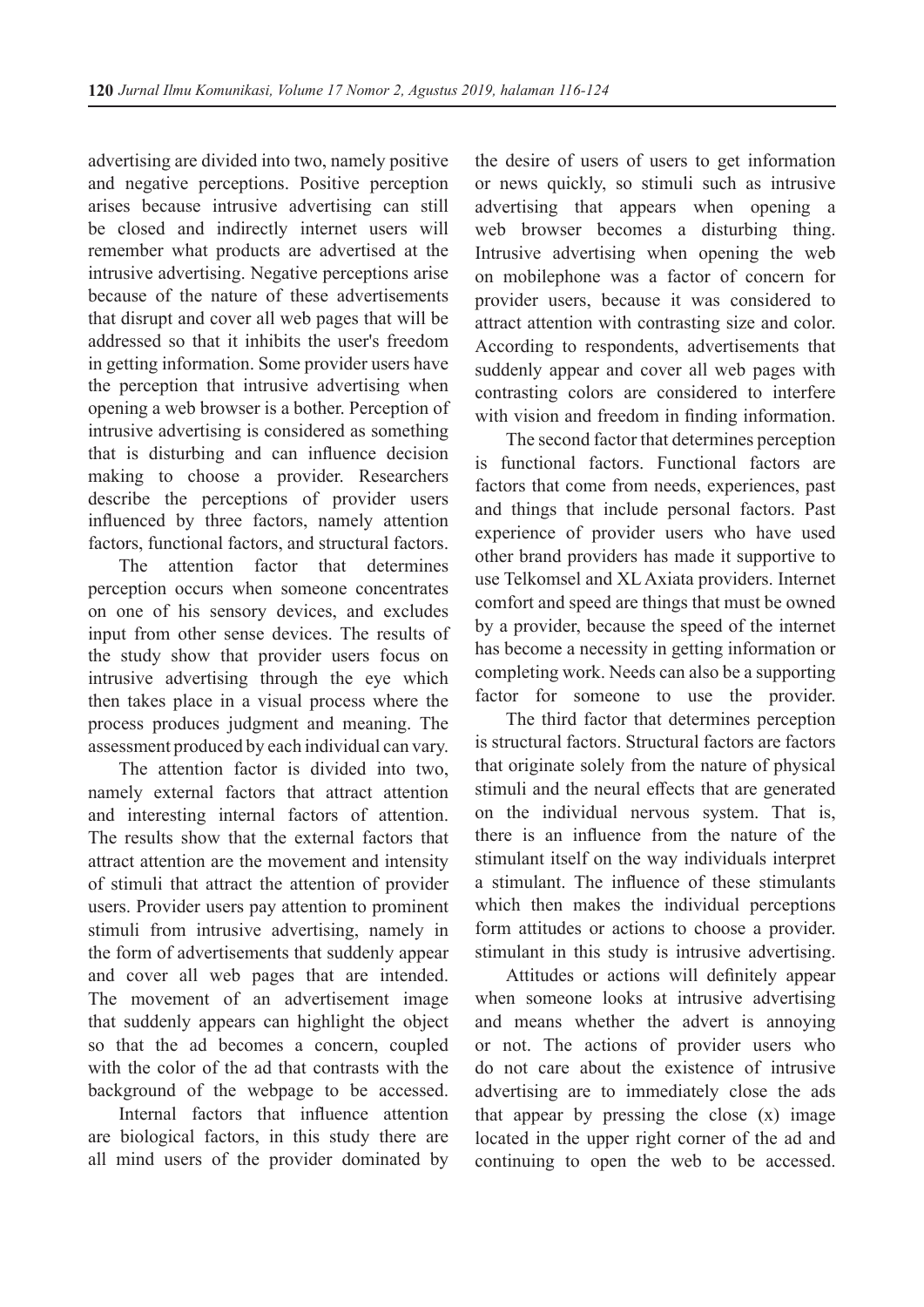The action taken by the provider of the user who is bothered is to try to close the ad, on the close (x) button located in the upper right corner of the ad. If it cannot be closed the respondent tries to avoid the ad by opening a new page. The actions taken by provider users who feel very disturbed by the presence of intrusive advertising is to immediately close the ad by pressing the close (x) button located in the upper right corner of the ad and often the button cannot be used. If the button cannot be used, the respondent tries to open a new link.

According to the UPN Communication Psychology lecturer, Edwi Arif stated that psychologically humans have a high sense of curiosity, when someone knows that intrusive advertising is annoying but because of curiosity and curiosity, someone will still open the web browser. This is called cognitive dissonance, where a person will continue to do something wrong, but he believes something is right. He believes that intrusive advertising is a disturbing thing, but he still uses the provider.

Provider users who do not care about intrusive advertising say they do not want to change the provider, it is because the ad has not bothered him because he can still be closed and he is still comfortable with the provider. Provider users who feel disturbed by intrusive advertising state that they do not want to change the provider, this is because respondents are more concerned with speed even though the adverts interfere with their flexibility in finding information and news. While provider users who are very disturbed by the presence of intrusive advertising state that they have been very disturbed by the ad, and have changed the provider because it is considered to be very disturbing. Intrusive advertising is considered very disturbing because it is considered to be an obstacle in getting information and completing work. According to the UPN Communication Psychology lecturer, Edwi Arif stated that perceptions can influence decision making

because perceptions are on someone's cognitive if he knows that intrusive advertising is a disturbing thing but he likes the provider so he will still use it. Positive perception can cause affective feelings or positive emotions. One's perception can influence decision making because one's decision making process is influenced by psychological factors. Someone recognizes their feelings, collects and analyzes information, form thoughts and opinions to take action. A person's purchase decision is influenced by four main psychological factors, namely motivation, perception, knowledge, beliefs and attitudes.

The perception of provider users who do not care about intrusive advertising is that the ad does not bother him, but annoys people who need fast information or news. Provider users who feel disturbed by the existence of intrusive advertising have the perception that intrusive advertising is a disturbing thing if it covers all the web pages that will be targeted and has not yet wanted to change the provider. While provider users who are very disturbed by the existence of intrusive advertising have the perception that advertisements that appear suddenly and cover all web pages to be addressed are very disturbing. This can affect the willingness of respondents to change providers and now the respondent has changed the provider.

According to the UPN Communication Psychology lecturer, Edwi Arif stated that intrusive advertising is interpreted differently in each individual because one's perception must be preceded by experience. That experience causes a person to continue the perception and someone is interpreting the message conveyed. To facilitate the discussion, the researchers made a chart like Figure 1:

After provider users see intrusive advertising continuously when opening a link on a web browser, different perceptions will emerge from each person. This perception provides an assessment and view of the provider, whether the user is satisfied with the service provided by the provider or not. From the research results, users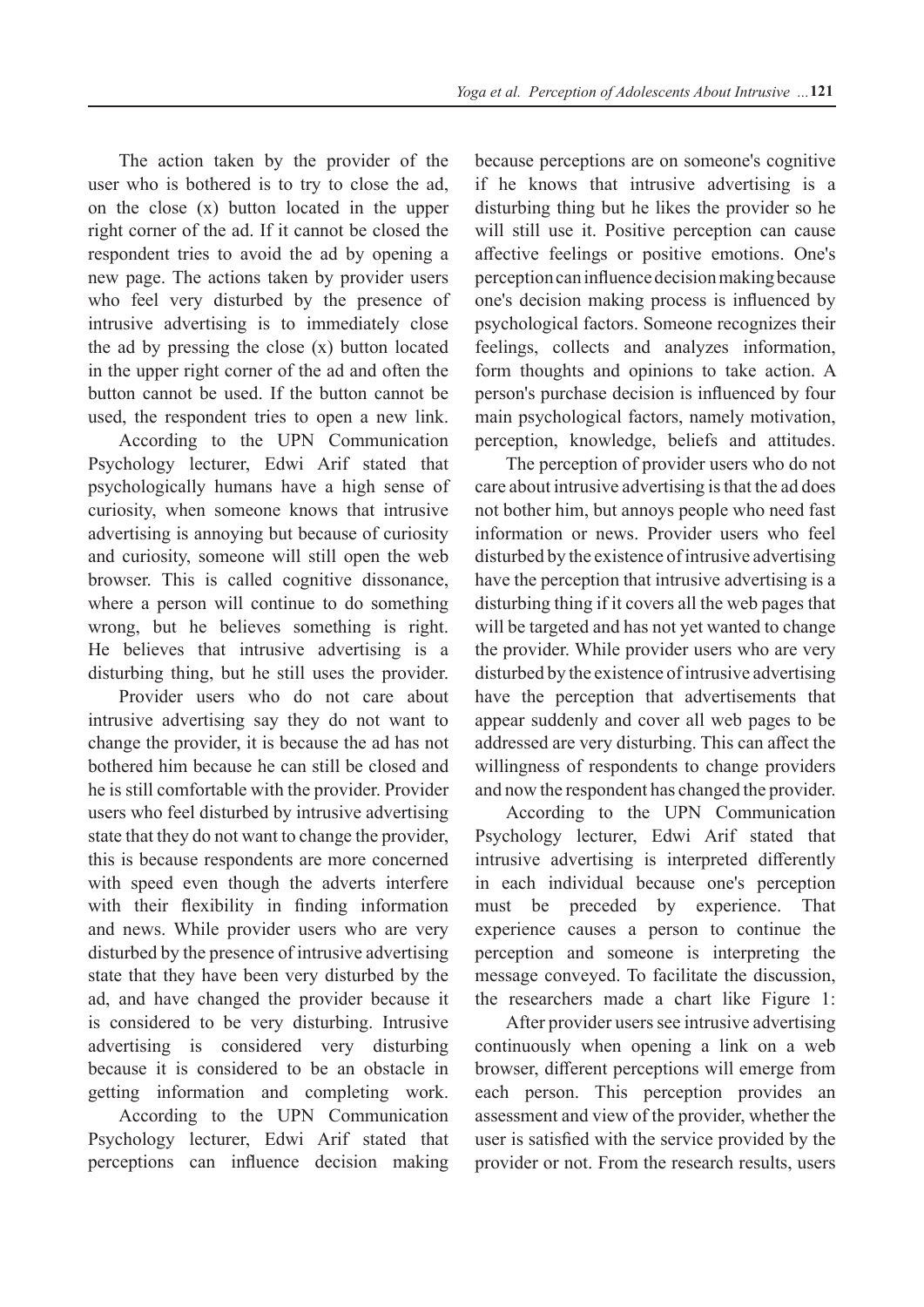

Figure 1. Discussion Flow Diagram Source: Researcher Document (2018)

feel satisfaction from the internet speed provided by Telkomsel providers and the relatively low prices from XL Axiata providers. Satisfaction is what makes Telkomsel and XL Axiata provider users make repeat purchases or can be said to be loyal to the provider, even though there are many advertisements that interfere with users accessing information on their web browser.

This loyalty can be seen from the length of time the respondent uses a provider that has been chronic. Although provider users still get inconveniences, shortcomings and disruptions caused by intrusive advertising. User loyalty to the product can be lost when the customer or user does not trust the provider. Services that tend to decline as perceived by respondents in the very disturbed category are what cause loyalty to the product to be lost. Respondents were disappointed with the presence of intrusive advertising when opening a web browser that disrupted the freedom to access the internet and the services received were not worth the relatively expensive price.

The concept of the relationship between user attitude and the number of advertisements that appear can cause resentment in the user. This is similar to Intrapersonal Theory (Dharma, 2017), which is communication with oneself, where the study is still considered too subjective and cannot be known by others or judged in general. This frustration is communicated with oneself due to advertisements that appear. This affects the user's attitude, if the user is positive in dealing with it, then the user still uses it without any frustration in the heart. Conversely, annoyed and negative users might not use the provider (Darda & Premananto, 2015).

The provider should be able to consider placing advertisements in places that do not interfere with the freedom of internet users in getting information. The provider is also guided by the Indonesian Advertising Ethics which reads that advertisements may not be displayed in such a way as to interfere with the ability or freedom of the public to browse and interact with related sites unless previously warned.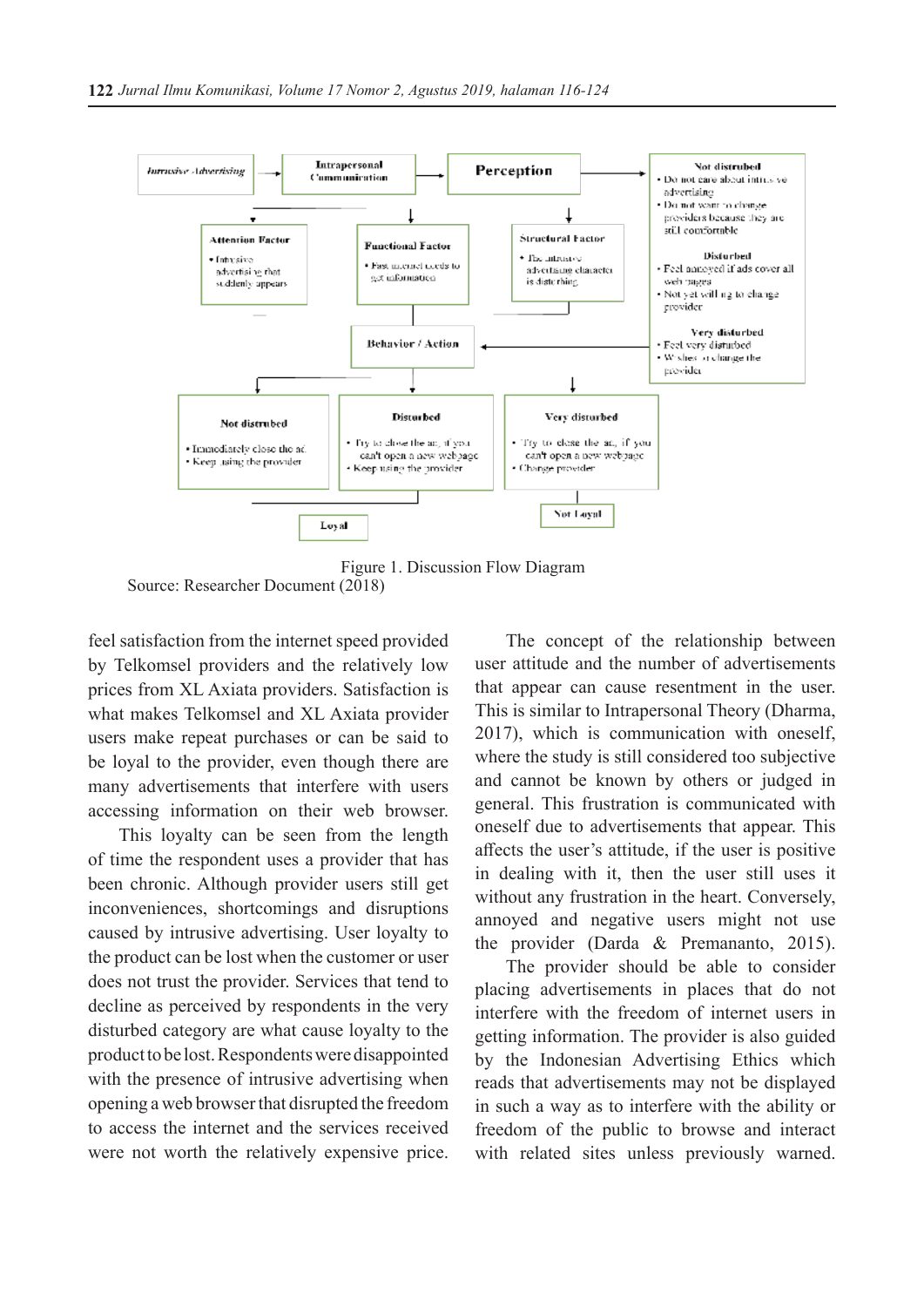## **Conclusion**

Provider users can be divided into three categories after seeing intrusive advertising. The first category is provider users who do not care about intrusive advertising. Second, provider users who feel disturbed by the existence of intrusive advertising and continue to use the provider. Third, provider users who feel very disturbed by the existence of intrusive advertising and changing providers with others.

Providers' perceptions of intrusive advertising at the beginning of opening a link on a web browser in the form of a positive and negative perception. The user considers the positive perception because the ad can still be closed and negative perceptions arise because the ad is annoying and suddenly appears to meet the webpage to be addressed. Provider users who do not care and are not disturbed by the presence of intrusive advertising perceive that the ad is not an annoying thing so that users continue to use the provider, on the other hand provider users who are not bothered argue that intrusive advertising can interfere with users who want to get information quickly. Provider users who feel disturbed by the presence of intrusive advertising perceive that the advert is disturbing because the advertisement appears to cover all the web pages that will be addressed, but the user still uses the provider because it has gained satisfaction from internet speed. Provider users who feel very disturbed by the presence of intrusive advertising perceive that the ad is very annoying because the advertisement is preventing users from accessing information and making it uncomfortable. This negative perception is what makes provider users decide not to use the provider.

Perception can influence someone's purchasing decisions because a person's decision-making process is influenced by psychological factors namely motivation, perception, knowledge, beliefs and attitudes. Someone will recognize and interpret their feelings, collect and analyze information,

form thoughts and opinions to take action to buy. This research contributes in the form of suggestions to the provider to be guided by the Indonesian Advertising Ethics so as not to interfere with the user's comfort when browsing.

## **References**

- Agung, Kepakisan. CD Dahana. (2015). *Periklanan Intrusive advertising / Iklan Peralihan Pada Mobile phone*, p.1. Available at https://ojs.unud.ac.id/index.php/ kerthasemaya/article/view/29871/18388 (diakses tanggal 10 Juli 2018)
- Budiono, F. L. (2013). Persepsi dan Harapan Pengguna terhadap Kualitas Layanan Data pada Smartphone di Jakarta. *Buletin Pos Dan Telekomunikasi*, 11(2), 93-108.
- Darda, D. M., & Premananto, G. C. (2015). Pengaruh Perceived Deception Dan Kredibilitas Perusahaan Terhadap Sikap Dan Niat Seseorang Mengikuti Undian Berhadiah. Jurnal Manajemen Teori dan Terapan| *Journal of Theory and Applied Management*, 8(2).
- Dharma, F. A. (2017). Dialektika Komunikasi Intrapersonal: Mengkaji Pesona Komunikasi Dengan Diri Sendiri. *Al-Balagh: Jurnal Dakwah dan Komunikasi*, 2(1), 25-44.
- Fazizah, A., Sos, S., & AB, M. (2017). Analisis Faktor-Faktor Yang Mempengaruhi Tingkat Adopsi Pengguna dan Efektivitas Terpaan Iklan Dalam Aplikasi Sebuah Smartphone. *Jurnal Heritage*, 5(1), 25-42.
- Hariningsih, E., & Munarsih, E. (2014). Analisis perilaku penghindaran iklan internet oleh konsumen. *Jurnal siasat bisnis*, 18(2), 180- 189.
- https://databoks.katadata.co.id/ datapublish/2018/02/23/usia-produktifmendominasi-pengguna-internet (access date 10 July 2018)
- Lamb et al. (2009). *Manajemen Pemasaran.*  Jakarta : Salemba Empat
- Lukitaningsih, A. (2013). Iklan yang efektif